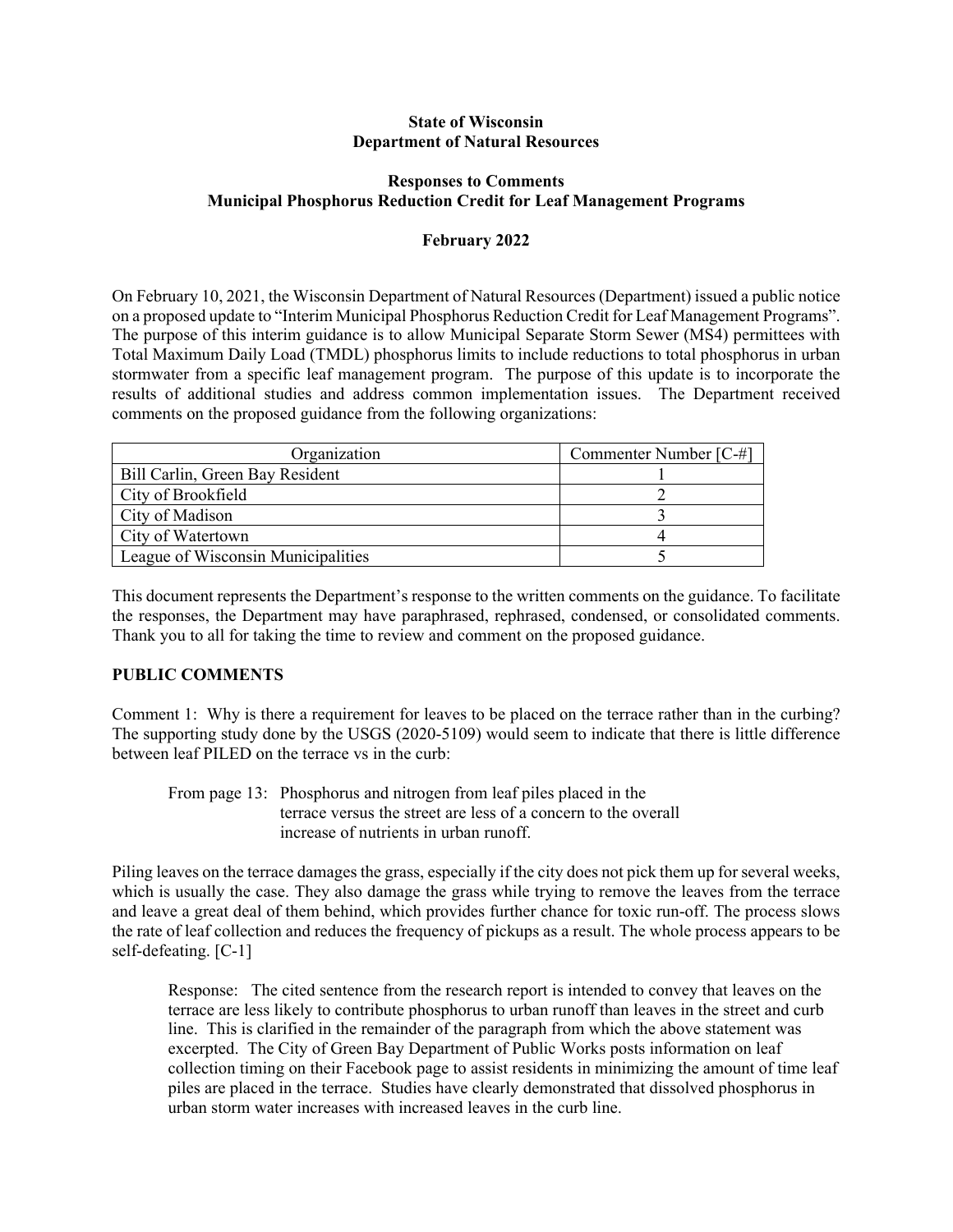Comment 2: The report also states the largest contributor to toxic run-off is leaf litter spread across the pavement (vs piled in the curb). The leaf collection in Green Bay utilizes tractors that push the leaf piles for hundreds of yards into a central collection pile where it is picked up by end-loaders and dump trucks. This has the undesired consequences of scattering the leaf litter across entire lengths of city streets and reducing the amount of leaf debris that is actually collected. The street sweepers that follow this mess do not pick up all of the debris as there are brown "trails" that are 15 feet wide and blocks long, leaving more debris in the roadway that what they pick up. The residents track this leaf debris into our driveways and garages (and eventually our houses), but it also increases the amount of toxic run-off. [C-1]

Response: Leaf litter on the pavement and in the curb line both contribute to phosphorus in the urban storm water. Generally, as vehicles drive on streets the debris is blown toward the curb line where the water flows during rain events. Department staff living in the City of Green Bay have observed the leaf collection efforts in medium density residential areas and have observed that in many neighborhoods there is a significant amount of leave falling into the street and the collection and street cleaning operations are effective in removing the majority of the material. The brown trails noted are usually debris from baling leaves for more efficient transport offsite. An additional pass with the street cleaner is recommended where this is observed.

Comment 3: I've spoken with Steve Grenier of GBPW dept., and he has indicated that they do not have adequate resources to pick up the leaves as often as they would like to. Until they are able to get more equipment and personnel to pick up more frequently, reducing the amount of time needed for pickup would help improve the situation by allowing residents to pile the leaves in the street and reduce the amount of time spent pushing them around into larger piles. This would also improve the intended outcome of reducing toxic run-off over and above the current method of leaf pick up. [C-1]

Response: The intent of the ban is to prevent the raking or dumping of leaves into the street in addition to the leaves that naturally fall onto the street. The reason for this requirement is to minimize the volume of leaves in contact with water in the gutter and maximize the efficiency of street cleaning operations. Raking leaves from lawns into streets also increases the risk of street flooding due to inlets clogged with leaves, which can be a safety hazard.

### Comment 4:

Would the DNR consider removing the requirement for leaves being placed on the terrace for cities to receive the credit for phosphorus reduction? [C-1]

Response: The requirement for leaves to be placed on the terrace rather than in the curb line cannot be removed because the leaves in the curb line are a significant source of phosphorus in urban storm water discharges during the fall season. Residents that rake leaves from their yards into the curb line increase the amount of phosphorus available to leach into storm water. Keeping the leaves out of the curb line also reduces the potential for inlet clogging due to leaves.

Comment 5: Municipalities with medium density or less residential land use without alleys should be considered as meeting Criteria 1: Land use: Medium Density (2-6 units/acre) Residential (Single-family) land use without alleys. Medium Density Residential with alleys land use may be included if the alleys receive the same level of leaf collection and street cleaning as the streets,". [C-2]

Response: The department, in consultation with USGS research staff, has decided to revise the land use requirement to include all residential land uses.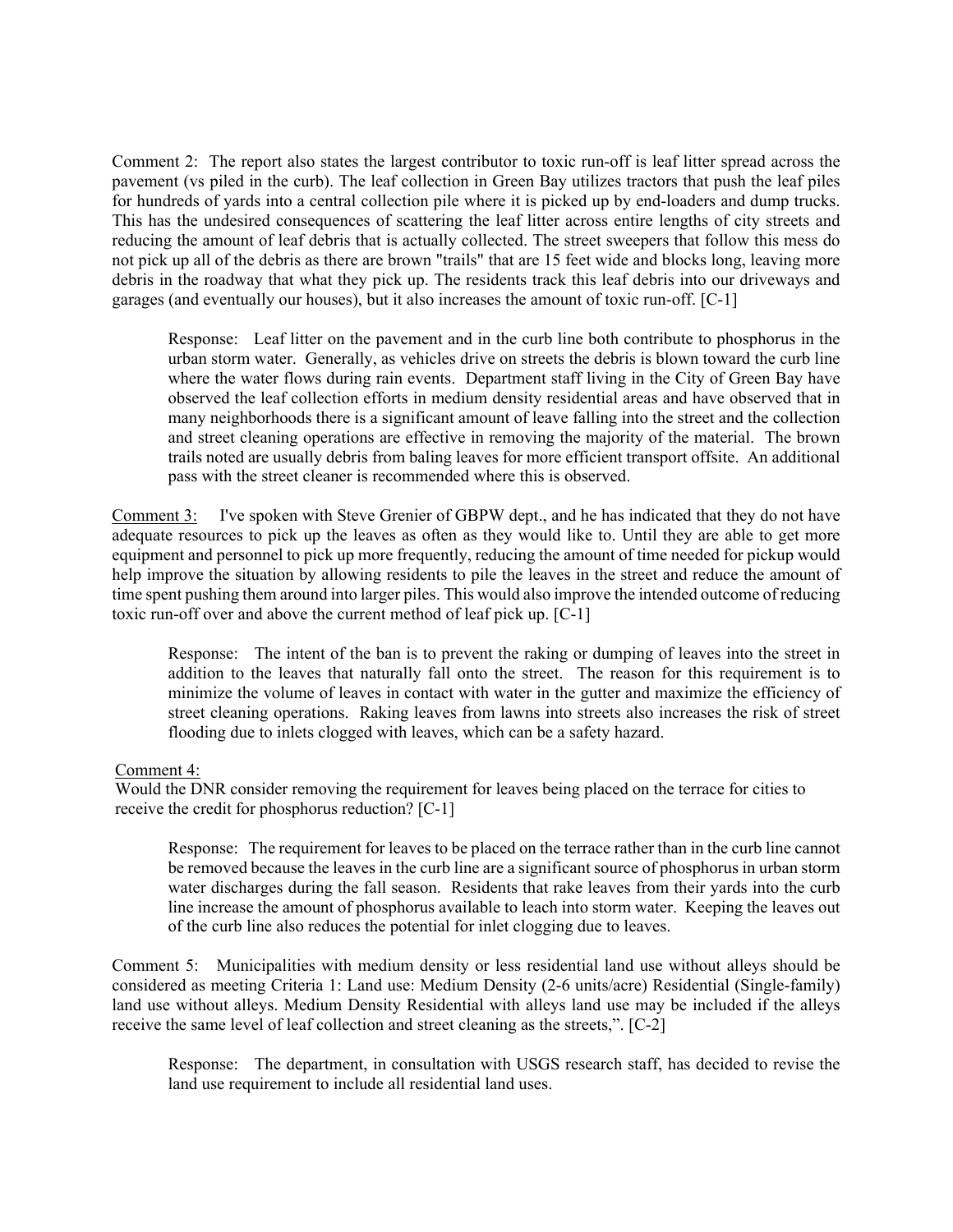Comment 6: Municipalities with non-curbed streets (or roll face curb and gutter streets) that do not accumulate leaves in the streets, should be considered as being at least as effective at reducing phosphorous loadings from streets as those with curb and gutter streets that sweep and remove leaves from the street in accordance with the guidance. Since leaves don't collect on the aforementioned streets, they actually do a better job of "removing" the phosphorous source than those with curb and gutter streets and a collection program. [C-2]

Response: Most streets without curb and gutter have vegetated swale drainage systems. The department already allows municipalities to take credit for pollutant removal for water that infiltrates in those systems. Therefore these municipalities are less likely to need leaf management credit. There is also anecdotal information that residents sometimes rake leaves into swales, which would be counterproductive. Street cleaning, which is a critical element of leaf management for phosphorus credit, is much more effective for curbed streets than non-curbed streets, so the leaf management credit may not be taken for drainage areas that do not have curb and gutter drainage. The reduction credits are meant to allow credit for removing phosphorus that would otherwise discharge and are not intended for situation where the discharge would not occur in the first place.

Comment 7: Municipalities who have a policy indicating residents may collect and dispose of their leaves in their yard (mulch or compost them) or haul them to a yard waste facility and no leaves are allowed to be piled in the street at all should be considered as meeting the municipal policy criteria also [C-2]

Response: While it is acceptable to allow residents to mulch or compost their leaves onsite or haul them to a yard waste facility if they do not choose to participate in leaf collection, the department is concerned that in the absence of a municipal leaf collection program many residents will place leaves in the street for the street cleaner to pick up. While there may be specific cases where education and enforcement efforts are sufficient to change the default behavior for a time, it is not included in this guidance as it is outside of what was studied and is unlikely to be a reliable method of keeping leaves out of the streets.

Comment 8: Municipalities that have non-curbed streets (or with roll face curb) where leaves do not accumulate in the street are unaffected by parking demand so should be considered as meeting the parking density criteria. Furthermore, municipalities have minimal on-street parking demand if they have a typical driveway length of 50 feet or greater. [C-2]

Response: A parking ordinance would not be required where parking densities are typically light.

Comment 9: We object to the statement in section D. Guidance Content, "At this time, numeric credit for leaf collection is not available for other land uses, lower-density tree canopies, or non-curbed streets." We believe it is logical and supported by scientific principles that a numeric credit for leaf collection should be considered as met for non-curbed streets as discussed above. In fact, one could argue that not having leaves accumulate on the street with non-curbed streets is more effective and should get greater credit than that which is identified in the guidance. [C-2]

Response: Please see the response to Comment 6.

Comment 10: We believe that the limited applicability of this guidance to only "medium density residential" land use is not justified. In our opinion, the limiting criterion should be percent tree canopy over the street pavement or the right-of-way. If the minimum canopy cover were met, then the phosphorus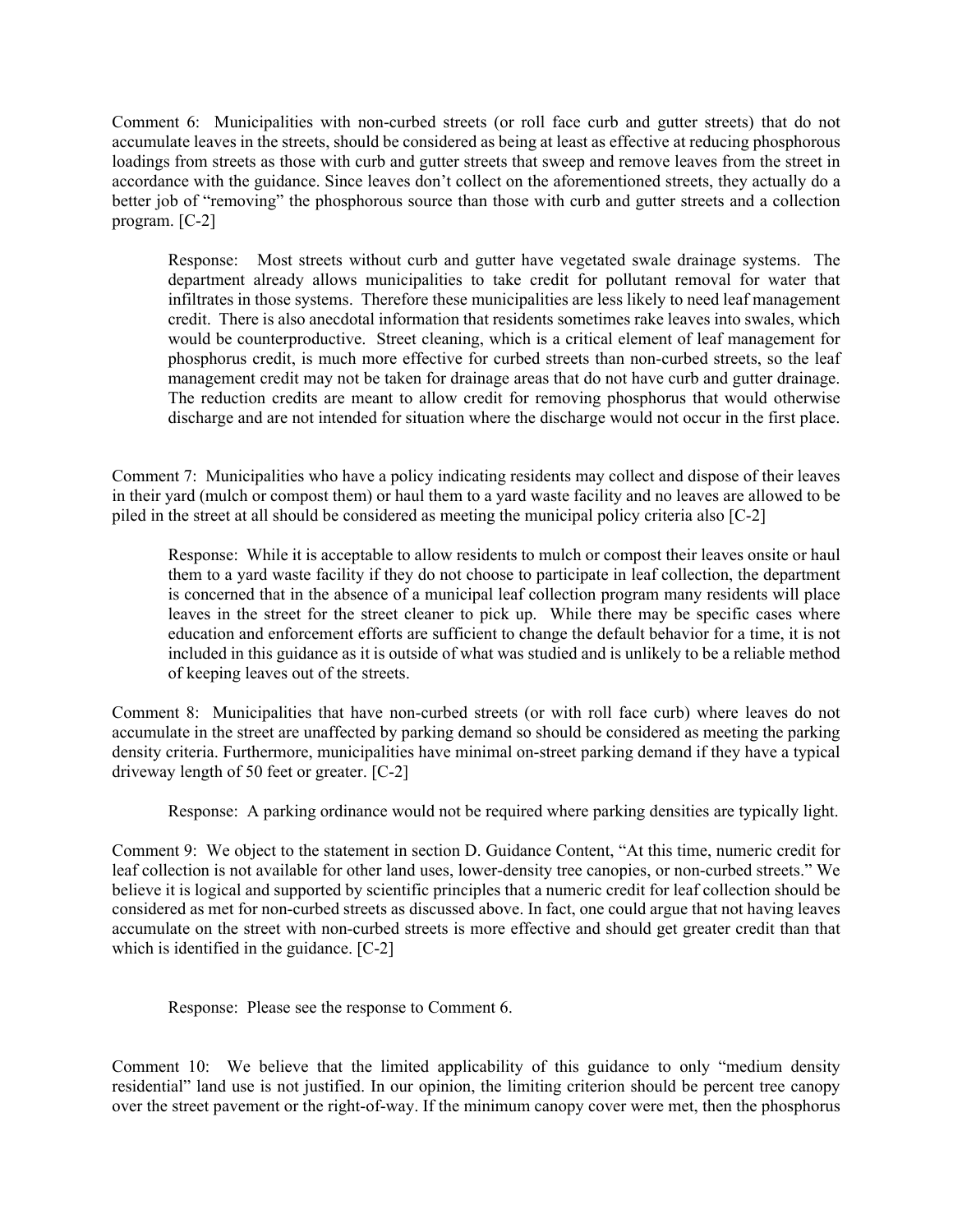loading (and leaf removal benefits) would be the same as what was measured in the USGS studies. The unit phosphorus loadings as applied in WinSLAMM are the same for vegetated source areas for all residential land use categories. Since WinSLAMM does not differentiate the unit phosphorus loadings, the resulting benefits of fall leaf removal are not impacted. Further, it is not practical for municipalities to alter their leaf removal programs based on WinSLAMM residential densities (low, medium, high).

Please extend the applicability of the Interim Municipal Phosphorus Reduction Credit for Leaf Management Programs to urban areas that meet the WinSLAMM definition of low-, medium-, or high- density residential, as long as the other conditions of "Section D Guidance Content" are met. [C-3,5]

Response: The department will modify the guidance to replace 'medium density residential land use' with 'residential land use'.

Comment 11: Please remove the sentence "The reduction in total phosphorus may vary with the type of street cleaner so for this credit, only regenerative air street cleaners may be used at this time". This sentence is misleading and seems to imply that credit is only allowed if municipalities use regenerative air for street cleaning after terrace leaf removal. Table 1 (and elsewhere in the Guidance) notes that mechanical broom sweepers are allowed for a total phosphorus credit. [C-3, 5]

Response: For the weekly sweeping option, there is a limitation on use of the higher credit to only regenerative air street cleaners because that is what has been quantified to date. There is an ongoing study to determine what phosphorus reduction can be obtained by using mechanical broom sweepers weekly. The lower credit option allows both types of sweepers.

Comment 12: We disagree with the assumption that other BMPs would automatically be duplicative of leaf management over the same drainage area. We request this sentence be revised to provide that a municipality can take credits for other BMPs in the same drainage area if it can and that a municipality can claim and utilize credits from other BMPs in the same drainage area if it can be demonstrated that the combination of BMPs is not duplicative of credits generated by a leaf management program.. [C-3,5]

Response: The department is currently sponsoring a study to evaluate the performance of leaf collection in series with a wet pond. If the study shows that the pollution reduction is not duplicative, then the department will revisit this policy.

Comment 13: Second paragraph, 3a: The criteria of using "…average of one or more mature medium to large canopy trees . . ." is ambiguous. An objective definition of what is meant by "medium to large canopy" would help reduce the uncertainly of this criterion. [C-3,5]

Response: The intent of including this as a quantification option is to allow municipalities that have limited GIS capabilities to assess if they have sufficient canopy cover over the street. The Arbor Day Foundation defines a medium size tree as having a height of 30 to 70 feet and a large tree has having a height 70 feet or greater (https://www.arborday.org/trees/rightTreeAndPlace/size.cfm). For the medium tree, they recommend a minimum spacing from the corner of a 1-story building of 12 feet. Therefore, a medium canopy tree could be assumed to be one with a canopy at least 24 feet in diameter.

Comment 14: The proposed new guidance increases the minimum street canopy cover from 17% to 40% in order to qualify for a phosphorus reduction credit. Does this mean that MS4s who have already calculated total phosphorus (TP) reduction under the March 8, 2018 guidance no longer qualify for the TP reduction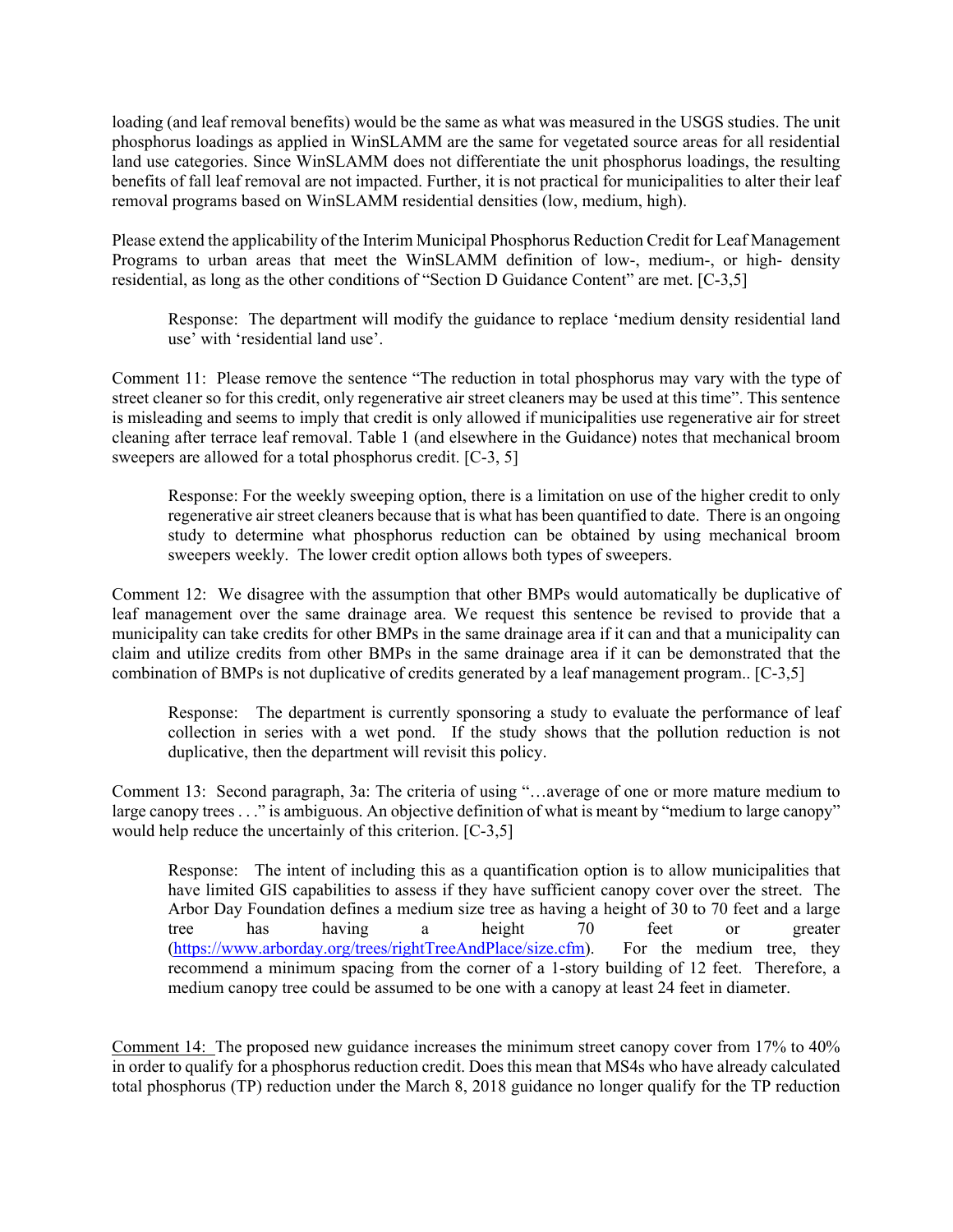if the street canopy cover was less than 40%? The guidance should state this result and clarify how MS4s who have already conducted the analysis are to proceed. [C-3, 5]

Response: A municipality that used the average of one or more medium to large canopy trees per 80 feet of curbline to identify areas that meet the canopy criteria do not need to re-evaluate which areas meet this criteria. Communities that used a GIS method to quantify tree canopy cover should re-assess which areas qualify for the credit.

Comment 15: This guidance should define the word "terrace." [C-3, 5]

Response: A definition of terrace will be added to the guidance. In Wisconsin, terrace is used for the area between the sidewalk and the curb line. In Buffalo, NY, the term 'snow storage' is used instead of terrace.

Comment 16: Table 1: We suggest adding a footnote to reference the column "Applicable annual TP % Reduction" to read: "Reduction from a "no controls" condition as modeled in accordance with DNR guidance."  $[C-3, 5]$ 

Response: The note will be added.

Comment 17: The department should remove language under Table 1 providing: "For municipalities located in northern Wisconsin, an earlier start for leaf management activities should be considered." This language is vague (what constitutes "northern Wisconsin"?) and should be revised to clarify that credits are available as long as street cleaning activities are commenced by the date indicated in Table 1 or municipalities use street leaf conditions, as documented in photos, as the determination of when to begin leaf management. Deference shall be given to photo evidence determining the commencement of the municipal leaf management activity to generate credits. [C-3, 5]

Response: The cited sentence has been deleted, as Table 2 communicates the idea more clearly.

Comment 18: The City of Watertown designates Two-Family Residential-6 zoning separate from Single-Family Residential-4 land uses. Both zoning areas meet the 2-6 units/acre requirement listed in the Land Use condition under D. Guidance Content on Page 5 of the DRAFT guidance document. The Two-Family Residential-6 zoning category includes structures such as side-by-side duplexes, older previously singlefamily homes that have been converted into 2-family flats (vertical units as opposed to side-by-side or horizontal units), or Twin Homes (not allowed in Single-Family Residential – 4. The land use and historical development patterns for the Two-Family Residential-6 area is very similar to that of the Single-Family Residential-4 area.

The streets, curb and gutter/storm system, and tree locations do not typically differ between the City's Single-Family Residential-4 and Two-Family Residential-6 zoning areas, and therefore would not impact the type of leaf collection and street cleaning procedures conducted between the two different land uses. A drive through these areas will show neighborhood blocks with older homes, which were originally built 80 or more years ago for larger families. Many of these homes are not practical or economical for today's family sizes to occupy alone and are split into 2 units. [C-4]

Response: As noted in the response to comment 10, the department is modifying the guidance to allow credit to be taken for any residential land use that meets the other criteria.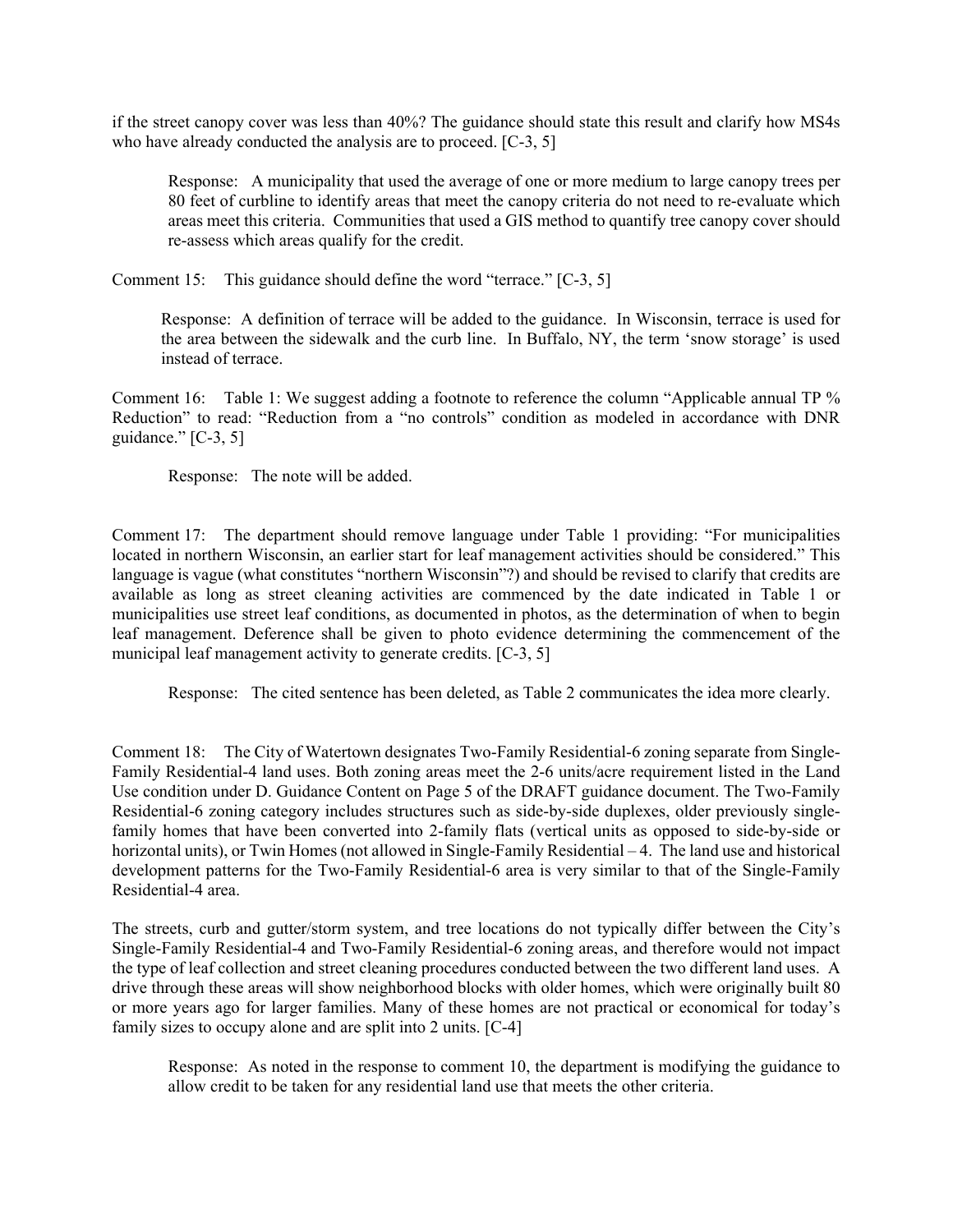Comment 19: An alternative to creating a new ordinance to regulate parking on side streets that is limited to only a couple months of the year, a policy could be developed and shared with residents through the existing stormwater education and outreach program explaining the need for varying parking restrictions during the fall. The City utilizes a "Temporary-No Parking" system for community events, snow removal, construction activities, and more. This same system could be implemented for leaf collection and street cleaning activities. This option would be more flexible, as it could be implemented as needed depending on the start of leaf-drop each year and the quadrant of the City to be worked in the applicable days. An ordinance would likely be more static, with requirements that would be implemented even in areas the rotating crews would not be working in on a particular day.

The Temporary-No Parking policy could be implemented for multiple days, to account for the collection activities and follow-up street cleaning 24 hours later. This option may allow for more flexibility with scheduling crews and collection activities, as opposed to an ordinance that would most likely require defined and structured timeframes. [C-4]

Response: The document will be revised to require either an ordinance or an enforceable policy, such as use of temporary parking restrictions.

Comment 20: The DRAFT Update to the Interim Municipal Phosphorus Reduction Credit for Leaf Management Programs (DRAFT Update 7-22-2020) provides details on the background studies and an acceptable framework for municipalities to count municipal leaf collection programs as a phosphorus control. An additional piece of information that would be very useful in this guidance document would be an explanation of how to quantify or calculate the amount of phosphorus controlled in the acceptable land use areas. Information on acceptable methods, such as computer modeling, spreadsheets, or other calculations, would allow municipalities to estimate the amount of phosphorus that may be controlled under a program that would meet the conditions laid out in this guidance document. This would allow municipalities to compare the cost of improving existing programs to meet the guidance document as compared to the cost of other potential phosphorus controls or best management practices. [C-4]

Response: Attachment 1 has been appended to the guidance showing an example from a conference presentation.

Comment 21: Second paragraph, 2: The guidance only applies to curb and gutter streets with storm sewer drainage systems. The League believes there may be other street scenarios for which the guidance could also be available. For instance, it may be applicable to streets without curbs but that run adjacent to waterbodies. The League requests that this language be revised to provide municipalities with flexibility to demonstrate to the department that despite having curbless streets, this credit should nonetheless be available to them. [C-5]

Response: The studies to date have demonstrated that street cleaning is a critical element needed to reduce phosphorus concentrations in urban storm water. Street cleaning is less effective in areas where there is no curb or other edge to the street. Therefore no credit can be given for leaf management in areas without curb and gutter drainage.